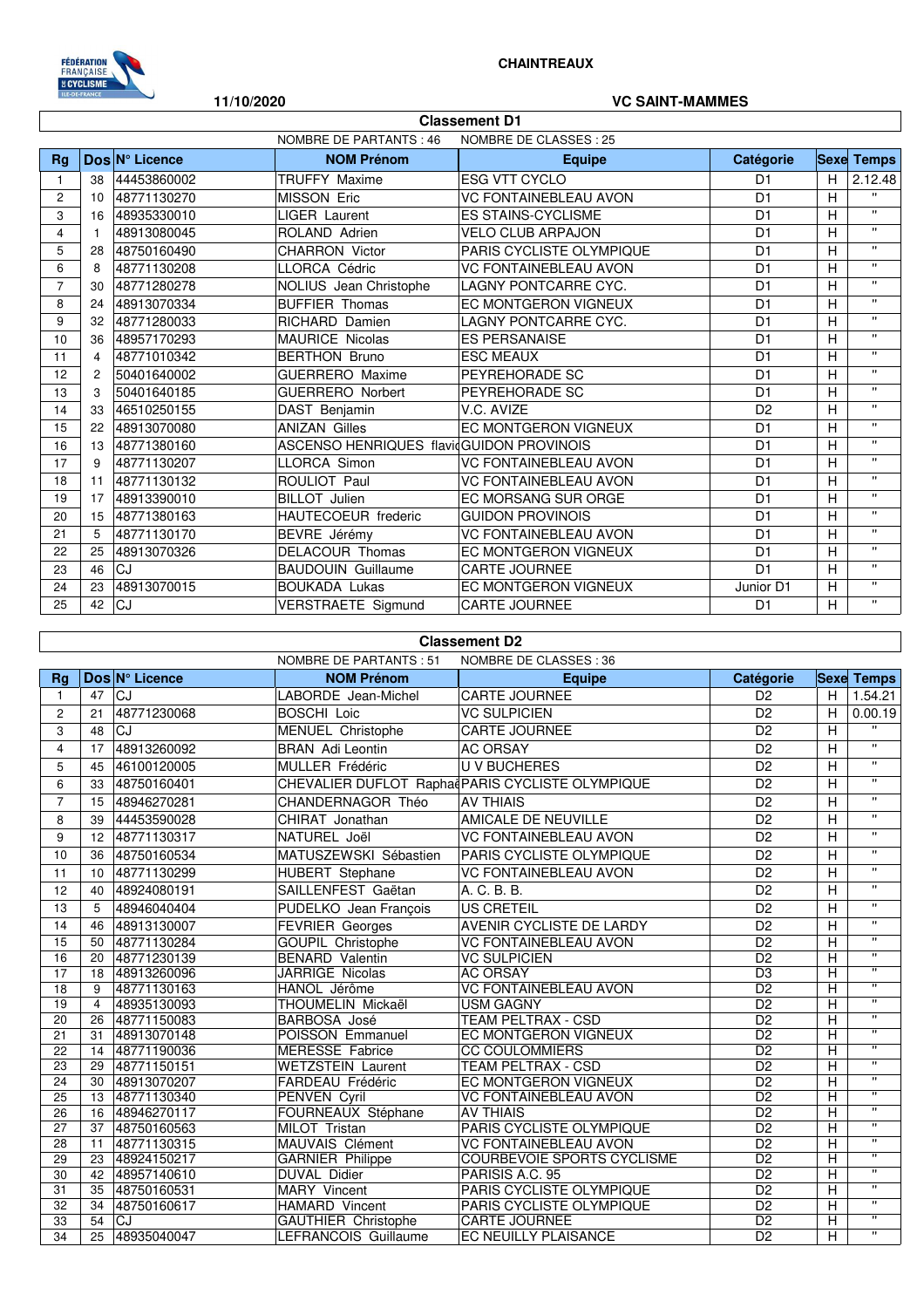| つに<br>ັບ | 38 | 750160467<br>AO<br>$\overline{\phantom{a}}$ | l D C<br>$\overline{\phantom{a}}$<br>Lèlio<br>¬∟ | YMPIQUE<br>אורו ג<br>.<br>יי<br>^^<br>л<br>. .<br>11<br>nı. | Junior<br>ىر      |  |
|----------|----|---------------------------------------------|--------------------------------------------------|-------------------------------------------------------------|-------------------|--|
| 36       | 24 | <b>ARQ350A015C</b><br>−∪ ≀∪⊤                | .<br>וו ור<br>Mickael<br>–⊷<br>_ur<br>.          | SANCE<br><b>AIC</b><br>JIL<br>NF<br>.,<br>- -               | $\mathbf{r}$<br>ש |  |

|                | <b>Classement D3</b>          |                               |                              |                  |                |                                  |  |  |
|----------------|-------------------------------|-------------------------------|------------------------------|------------------|----------------|----------------------------------|--|--|
|                |                               | <b>NOMBRE DE PARTANTS: 54</b> | NOMBRE DE CLASSES : 49       |                  |                |                                  |  |  |
| Rg             | Dos N° Licence                | <b>NOM Prénom</b>             | <b>Equipe</b>                | Catégorie        |                | <b>Sexe Temps</b>                |  |  |
| $\mathbf{1}$   | 48750160561<br>44             | THONIER Olivier               | PARIS CYCLISTE OLYMPIQUE     | D3               | н              | 1.39.41                          |  |  |
| 2              | 20<br>48771230058             | <b>BACHEROT Gérard</b>        | <b>VC SULPICIEN</b>          | D <sub>3</sub>   | H              | $\mathbf{H}$                     |  |  |
| 3              | 48782160081<br>27             | LOPES Antonio                 | EC VELIZY 78                 | D <sub>3</sub>   | H.             | 0.00.14                          |  |  |
| 4              | 55<br>44450830373             | FOUCHER Christophe            | <b>GUIDON CHALETTOIS</b>     | D <sub>3</sub>   | H              |                                  |  |  |
| 5              | 48771280230<br>47             | <b>TAUVERON Eric</b>          | LAGNY PONTCARRE CYC.         | D <sub>3</sub>   | H              |                                  |  |  |
| 6              | 44280260048<br>52             | <b>BARBIER Thierry</b>        | <b>C'CHARTRES CYCLISME</b>   | D <sub>3</sub>   | н              | $\overline{u}$                   |  |  |
| $\overline{7}$ | 48771280104<br>46             | CABRAS Antonio                | LAGNY PONTCARRE CYC.         | D <sub>3</sub>   | Н              | π                                |  |  |
| 8              | 48935040157<br>$\mathbf{1}$   | <b>BLANCO Angelo</b>          | EC NEUILLY PLAISANCE         | $\overline{D3}$  | н              | $\overline{\mathbf{u}}$          |  |  |
| 9              | 54<br>CJ                      | <b>TISSIER Thierry</b>        | CARTE JOURNEE                | D <sub>3</sub>   | H              | $\overline{w}$                   |  |  |
| 10             | 48913260086<br>58             | JOUAS Patrick                 | <b>AC ORSAY</b>              | $\overline{D3}$  | H              | $\overline{\mathbf{u}}$          |  |  |
| 11             | 43<br>48750160626             | <b>SOUMAN François</b>        | PARIS CYCLISTE OLYMPIQUE     | D <sub>3</sub>   | H              | π                                |  |  |
| 12             | 48935130221<br>18             | DOUCET Michel                 | <b>USM GAGNY</b>             | Arbitre Régional | н              | $\overline{\mathbf{u}}$          |  |  |
| 13             | 17<br>48913260038             | <b>MENAGER Loïc</b>           | <b>AC ORSAY</b>              | Arbitre Régional | H              | $\overline{\mathbf{u}}$          |  |  |
| 14             | 53<br>CJ                      | <b>BOUCHER</b> Jean Michel    | <b>CARTE JOURNEE</b>         | D <sub>3</sub>   | н              | π                                |  |  |
| 15             | 48946270283<br>59             | <b>CAHAGNIET Sébastien</b>    | <b>AV THIAIS</b>             | D3               | н              | π                                |  |  |
| 16             | 13<br>42891050266             | POSENATO Claude               | <b>VELO CLUB DU SENONAIS</b> | D <sub>3</sub>   | H              | $\overline{w}$                   |  |  |
| 17             | 19<br>48935130115             | <b>SEGUIN Philippe</b>        | <b>USM GAGNY</b>             | D <sub>3</sub>   | H              | $\overline{\mathbf{u}}$          |  |  |
| 18             | 9<br>48771130324              | <b>GALVAING Damien</b>        | <b>VC FONTAINEBLEAU AVON</b> | D <sub>3</sub>   | H              | $\overline{\mathbf{u}}$          |  |  |
| 19             | 48750160248<br>41             | <b>PERDRIEAU François</b>     | PARIS CYCLISTE OLYMPIQUE     | D <sub>3</sub>   | н              | $\overline{\mathbf{u}}$          |  |  |
| 20             | 48913070032<br>37             | <b>GALLAND Serge</b>          | EC MONTGERON VIGNEUX         | D <sub>3</sub>   | н              | $\overline{\mathbf{u}}$          |  |  |
| 21             | 44451060104<br>45             | <b>DUGUEY</b> Jean François   | <b>AS PUISEAUX</b>           | D <sub>3</sub>   | н              | $\overline{w}$                   |  |  |
| 22             | $\overline{7}$<br>48946270020 | PERNA Julien                  | <b>AV THIAIS</b>             | D <sub>3</sub>   | H.             | $\overline{\mathbf{u}}$          |  |  |
| 23             | 22<br>48771230073             | LOYER Stéphane                | <b>VC SULPICIEN</b>          | D <sub>3</sub>   | H              | $\overline{w}$                   |  |  |
| 24             | 48771230017<br>25             | <b>VERGER</b> Patrice         | <b>VC SULPICIEN</b>          | D <sub>3</sub>   | H              | $\overline{\mathbf{u}}$          |  |  |
| 25             | 32<br>48771150210             | <b>REINE Thierry</b>          | <b>TEAM PELTRAX - CSD</b>    | D <sub>3</sub>   | H              | $\mathbf{u}$                     |  |  |
| 26             | 48913070348<br>36             | EVAIN Jean marc               | EC MONTGERON VIGNEUX         | D3               | н              | π                                |  |  |
| 27             | 48913070335<br>35             | <b>COQUILLARD Patrick</b>     | EC MONTGERON VIGNEUX         | D <sub>3</sub>   | H              | $\overline{\mathbf{u}}$          |  |  |
| 28             | $\overline{2}$<br>48935040148 | <b>LEGENTIL Serge</b>         | EC NEUILLY PLAISANCE         | $\overline{D3}$  | H              | $\overline{\mathbf{u}}$          |  |  |
| 29             | 48771150124<br>31             | DE OLIVEIRA Carlos            | TEAM PELTRAX - CSD           | D <sub>3</sub>   | H.             | $\overline{\mathbf{u}}$          |  |  |
| 30             | 50<br>48782120166             | DELCOURT Damien               | <b>TEAM CHATOU CYCLISME</b>  | D <sub>3</sub>   | H              | $\overline{\mathbf{u}}$          |  |  |
| 31             | 48771280134<br>51             | <b>BOUYER</b> Jacques         | LAGNY PONTCARRE CYC.         | D <sub>3</sub>   | H              | π                                |  |  |
| 32             | 48924030008<br>16             | <b>BULTIEAU</b> Jean Pierre   | RUEIL A.C.                   | D <sub>3</sub>   | H              | $\overline{\mathbf{u}}$          |  |  |
| 33             | 48935100206<br>26             | <b>CHANTEUR José</b>          | <b>VCA DU BOURGET</b>        | D <sub>3</sub>   | н              | π                                |  |  |
| 34             | 48771130107<br>10             | <b>GONZO</b> Jean Philippe    | <b>VC FONTAINEBLEAU AVON</b> | D <sub>3</sub>   | н              | $\overline{w}$                   |  |  |
| 35             | 48935230006<br>8              | DEWILDE Philippe              | EC NOISEENNE                 | D <sub>3</sub>   | H              | $\overline{w}$                   |  |  |
| 36             | 6<br>48946270104              | <b>MORATILLE Fabrice</b>      | <b>AV THIAIS</b>             | D <sub>3</sub>   | H              | $\overline{\mathbf{u}}$          |  |  |
| 37             | 14<br>42891050027             | SORET Bruno                   | <b>VELO CLUB DU SENONAIS</b> | D <sub>3</sub>   | $\overline{H}$ | $\overline{u}$                   |  |  |
| 38             | 57<br>48782230027             | FIRAOUI Abderrahim            | <b>VC MUREAUX</b>            | $\overline{D3}$  | н              | $\overline{\mathbf{u}}$          |  |  |
| 39             | 33<br>48771150031             | SEGUIN Frédéric               | <b>TEAM PELTRAX - CSD</b>    | D <sub>3</sub>   | н              | π                                |  |  |
| 40             | 48771230079<br>21             | <b>DURAND Wilfried</b>        | <b>VC SULPICIEN</b>          | D <sub>3</sub>   | н              | $\overline{\mathbf{u}}$          |  |  |
| 41             | 38<br>48913070307             | NICOLLE François              | EC MONTGERON VIGNEUX         | D <sub>3</sub>   | н              | $\overline{w}$                   |  |  |
| 42             | 48771240004<br>$\overline{4}$ | TARDIVEAU Daniel              | <b>VC SAINT-MAMMES</b>       | D <sub>3</sub>   | H.             | $\overline{w}$                   |  |  |
| 43             | 12<br>42891050193             | IZARN Stéphane                | <b>VELO CLUB DU SENONAIS</b> | D3               | Ξ              | $\overline{\mathbf{u}}$          |  |  |
| 44             | 48<br>48946070071             | DEVILLERS Stéphane            | US ALFORTVILLE CYCLISME      | D <sub>3</sub>   | $\overline{H}$ | π                                |  |  |
| 45             | 48771240038<br>3              | <b>GUILLOT</b> Charles        | <b>VC SAINT-MAMMES</b>       | D3               | н              | $\overline{ }$                   |  |  |
| 46             | 49<br>48924010309             | <b>KAROLEWICZ Willy</b>       | <b>CSM PUTEAUX</b>           | D <sub>3</sub>   | н              | π                                |  |  |
| 47             | 48771230133<br>23             | NOWAK Sébastien               | <b>VC SULPICIEN</b>          | $\overline{D3}$  | н              | $\overline{\mathbf{u}}$          |  |  |
| 48             | 48771230105<br>24             | <b>THIERRY Frederic</b>       | <b>VC SULPICIEN</b>          | D <sub>3</sub>   | H              | $\overline{w}$<br>$\overline{u}$ |  |  |
| 49             | 48750160432<br>39             | <b>BOUTON Frédéric</b>        | PARIS CYCLISTE OLYMPIQUE     | $\overline{D3}$  | H              |                                  |  |  |

| <b>Classement D4</b> |
|----------------------|
|----------------------|

|    |    |                | NOMBRE DE PARTANTS : 47    | NOMBRE DE CLASSES : 39        |                |   |                   |
|----|----|----------------|----------------------------|-------------------------------|----------------|---|-------------------|
| Ra |    | Dos N° Licence | <b>NOM Prénom</b>          | <b>Equipe</b>                 | Catégorie      |   | <b>Sexe Temps</b> |
|    | 48 | ICJ            | <b>MERVIN</b> Jean Yves    | <b>CARTE JOURNEE</b>          | D4             | Н | 1.35.40           |
| 2  | 4  | 48935040059    | <b>FORRAT Guv</b>          | <b>EC NEUILLY PLAISANCE</b>   | D <sub>4</sub> | H | 0.00.12           |
| 3  | 37 | 47020650044    | <b>BRODIN FREDERIC</b>     | LA CHERIZIENNE CHAUNY         | D <sub>4</sub> | Н | $\cdots$          |
| 4  | 44 | 48935190008    | <b>CLAVIER Philippe</b>    | <b>SE PAVILLONNAIS</b>        | D <sub>4</sub> | Н | $\mathbf{H}$      |
| 5  | 8  | 48913400050    | PECHEUX Richard            | CMOM TEAM CYCLISTE MORANGIS   | D4             | н | $\mathbf{H}$      |
| 6  | 32 | 44280220122    | <b>ARCILLON Lionel</b>     | <b>ES AUNEAU CYCLISME</b>     | D <sub>4</sub> | H | $\mathbf{H}$      |
|    | 6  | 48935040121    | <b>NOLIUS Bernard</b>      | <b>EC NEUILLY PLAISANCE</b>   | D <sub>4</sub> | Н | $\mathbf{H}$      |
| 8  | 46 | CJ             | <b>BEVRE</b> Dominique     | <b>CARTE JOURNEE</b>          | D <sub>4</sub> | H | $\mathbf{H}$      |
| 9  | 41 | lCJ            | <b>BARDIN Philippe</b>     | <b>CARTE JOURNEE</b>          | D <sub>4</sub> | H | $\mathbf{H}$      |
| 10 | 9  | 48782160091    | <b>CHOISNE Alain</b>       | EC VELIZY 78                  | D <sub>4</sub> | H | $\mathbf{H}$      |
| 11 | 20 | 48924030036    | <b>GIROU Philippe</b>      | <b>RUEIL A.C.</b>             | D <sub>4</sub> | H | $\mathbf{H}$      |
| 12 | 35 | 48957400017    | LOUVEL Gilles              | TEAM BIKE CYCLISTE SAINT PRIX | D <sub>4</sub> | H | $\mathbf{H}$      |
| 13 | 5. | 48935040022    | FOUESNANT Frédéric         | EC NEUILLY PLAISANCE          | D <sub>4</sub> | H | $\mathbf{H}$      |
| 14 | 2  | 48771240029    | <b>BREUILLY Yvan</b>       | VC SAINT-MAMMES               | D <sub>4</sub> | H | $\mathbf{H}$      |
| 15 | 18 | 48924030053    | <b>BABOIN Paul</b>         | RUEIL A.C.                    | D <sub>4</sub> | Н | $\mathbf{H}$      |
| 16 | 27 | 48771050005    | <b>GALLOIS</b> Jean Pierre | MELUN CYCL, ORGANISATION      | D <sub>4</sub> | H | $\mathbf{H}$      |
| 17 | 15 | 42891050244    | FRISQUET Joël              | <b>VELO CLUB DU SENONAIS</b>  | D4             | н | $\mathbf{H}$      |
| 18 | 23 | 48771190153    | <b>MENNESSON Michel</b>    | <b>CC COULOMMIERS</b>         | D <sub>4</sub> | н | $\mathbf{H}$      |